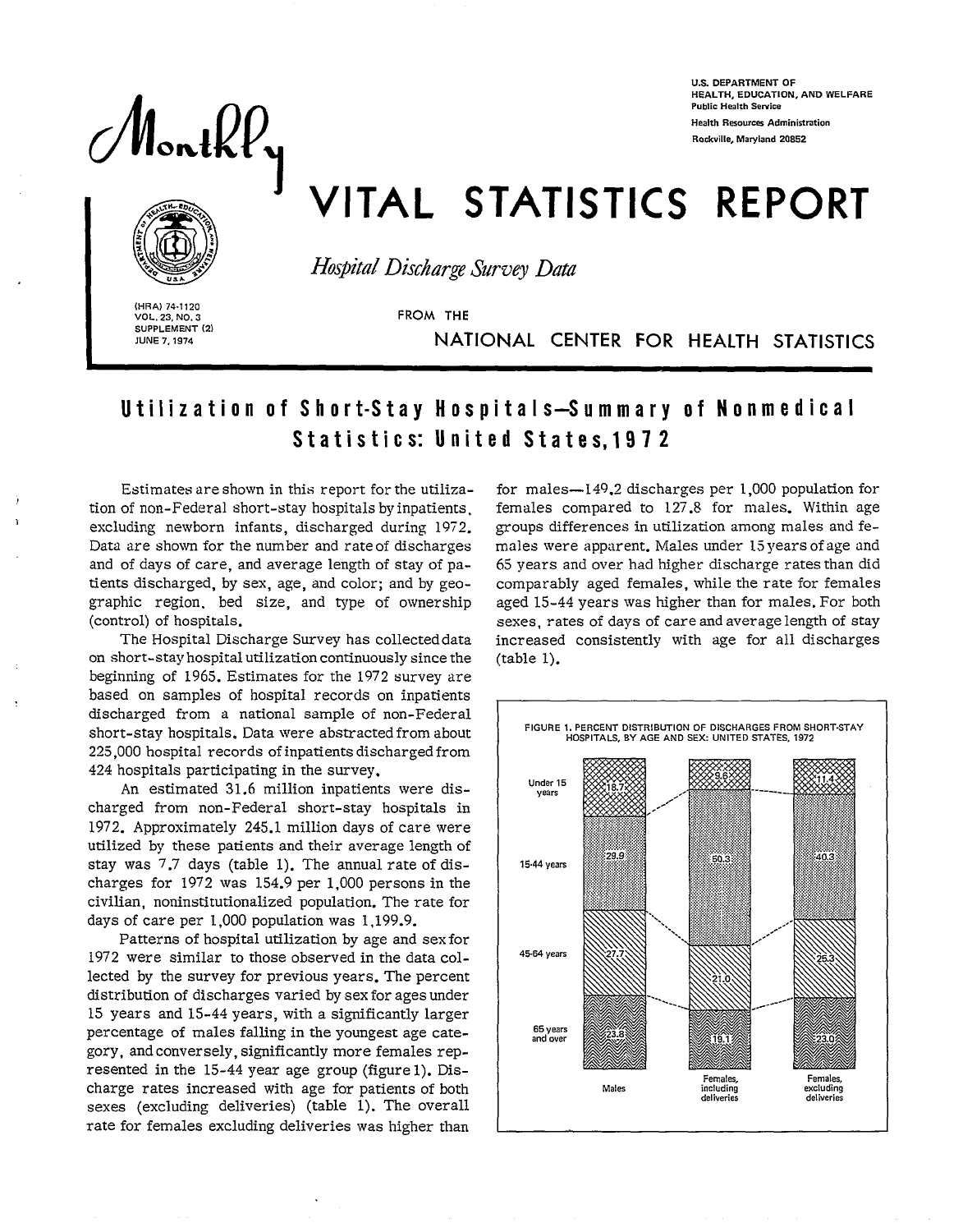## MONTHLY VITAL STATISTICS REPORT

.

Table 1. Number and rate of inpatients discharged from short-stay hospitals, number and rate of days of care, and average length of stay, by age and sex: United States, 1972

|                                                                                                     |                                          |                                      | Female                                    |                                      |  |  |
|-----------------------------------------------------------------------------------------------------|------------------------------------------|--------------------------------------|-------------------------------------------|--------------------------------------|--|--|
| Age                                                                                                 | Both<br>sexes <sup>1</sup>               | Male                                 | Including<br>deliveries                   | Excluding<br>deliveries              |  |  |
|                                                                                                     | Number of discharges in thousands        |                                      |                                           |                                      |  |  |
| All ages---------------------------------                                                           | 31,627                                   | 12,593                               | 18,996                                    | 15,772                               |  |  |
| Under 15 years---------------------------------<br>65 years and over------------------------------  | 4,174<br>13,331<br>7,488<br>$6,634$ II   | 2,354<br>3,759<br>3,485<br>2,995     | 1,814<br>9,557<br>3,993<br>3,631          | 1,800<br>6,353<br>3,988<br>3,631     |  |  |
|                                                                                                     |                                          |                                      | Rate of discharges per 1,000 population   |                                      |  |  |
| All ages---------------------------------                                                           | 154.9                                    | 127.8                                | 179.7                                     | 149.2                                |  |  |
| Under 15 years----------------------------------<br>65 years and over------------------------------ | 73.7<br>156.0<br>177.2<br>332.9 II       | 81.6<br>91.0<br>173.8<br>360.81      | 65.3<br>216.6<br>179.9<br>312.3           | 64.8<br>144.0<br>179.7<br>312.3      |  |  |
|                                                                                                     | Number of days of care in thousands      |                                      |                                           |                                      |  |  |
| All ages----------------------------------                                                          | 245,060                                  | 104,037                              | 140,633                                   | 127,658                              |  |  |
| Under 15 years---------------------------------<br>65 years and over------------------------------  | 18,651<br>75,770<br>69,401<br>81,238     | 10,761<br>25,261<br>32,751<br>35,264 | 7,851<br>50,393<br>36,524<br>45,865       | 7,799<br>37,488<br>36,506<br>45,865  |  |  |
|                                                                                                     |                                          |                                      | Rate of days of care per 1,000 population |                                      |  |  |
| All ages----------------------------------                                                          | 1,199.911                                | 1,056.1                              | 1,330.3                                   | 1,207.5                              |  |  |
| Under 15 years---------------------------------<br>65 years and over------------------------------  | 329.5<br>886.8<br>1,642.7<br>$4,076.8$ H | 373.1<br>611.5<br>1,633.1<br>4,248.7 | 282.8<br>1,141.8<br>1,645.7<br>3,944.7    | 280.9<br>849.4<br>1,644.9<br>3,944.7 |  |  |
|                                                                                                     |                                          |                                      | Average length of stay in days            |                                      |  |  |
| All ages---------------------------------                                                           | 7.7 <sub>1</sub>                         | 8.3                                  | 7.4                                       | 8.1                                  |  |  |
| Under 15 years --------------------------------<br>65 years and over-------------------------       | 4.5<br>5.7<br>9.3<br>12.2                | 4.6<br>6.7<br>9.4<br>11.8            | 4.3<br>5.3<br>9.1<br>12.6                 | 4.3<br>5.9<br>9.2<br>12.6            |  |  |

[Excludes newhorn infants and Federal hospitals]

'Figures include data for sex not stated.

 $\boldsymbol{2}$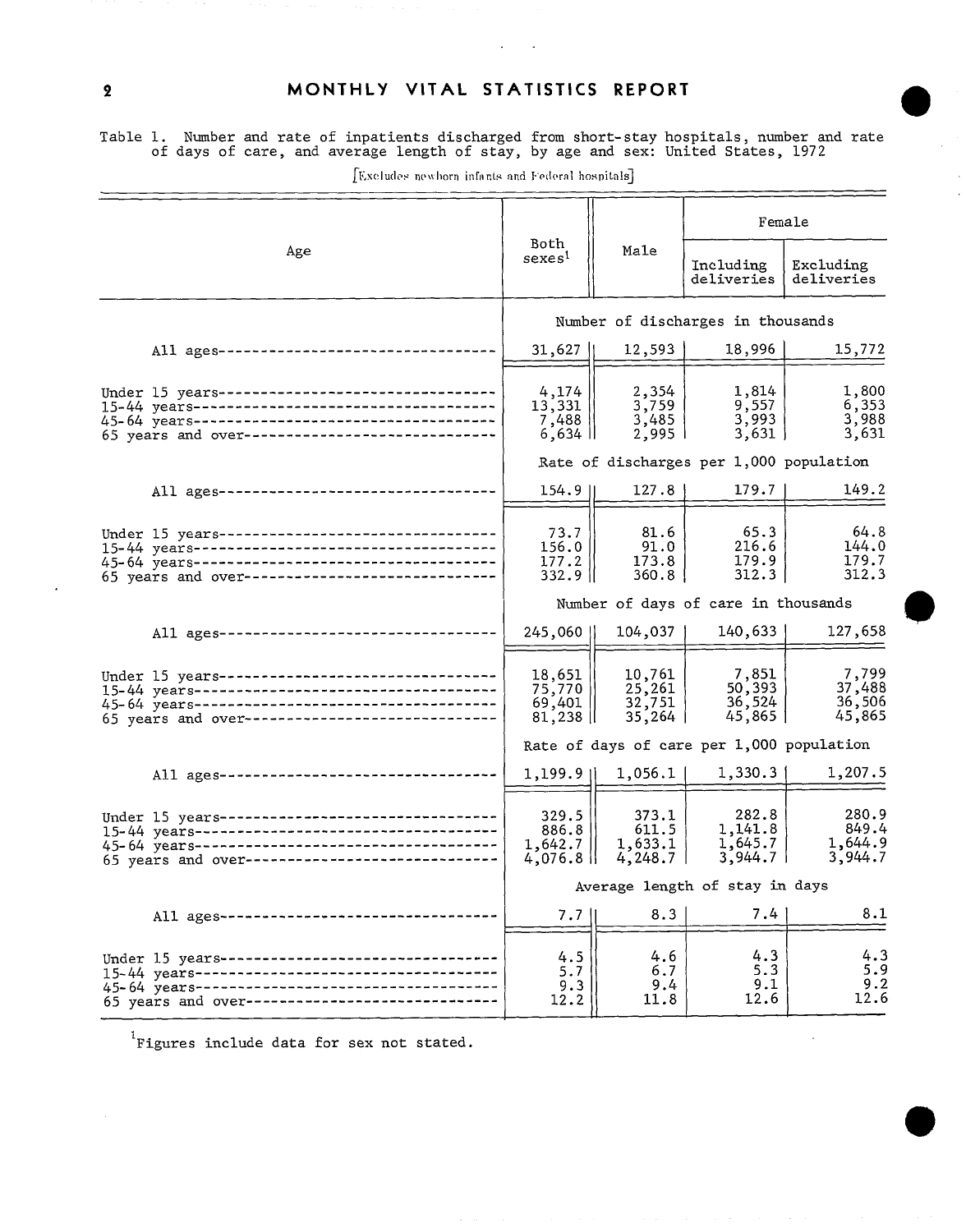|  |  | Table 2. Number of inpatients discharged from short-stay hospitals and average length of stay, by color, |  |                                   |  |  |  |
|--|--|----------------------------------------------------------------------------------------------------------|--|-----------------------------------|--|--|--|
|  |  |                                                                                                          |  | age, and sex: United States, 1972 |  |  |  |

|                                                                                                               |                                   |                                  | Female                            |                                  |                            |                                | Female                     |                            |  |  |  |
|---------------------------------------------------------------------------------------------------------------|-----------------------------------|----------------------------------|-----------------------------------|----------------------------------|----------------------------|--------------------------------|----------------------------|----------------------------|--|--|--|
| Color and age                                                                                                 | Both<br>sexes                     | Male                             | Including<br>deliveries           | Excluding<br>deliveries          | Both<br>sexes <sup>1</sup> | Male                           | Including<br>deliveries    | Excluding<br>deliveries    |  |  |  |
| TOTAL                                                                                                         |                                   |                                  | Number of discharges in thousands |                                  |                            | Average length of stay in days |                            |                            |  |  |  |
| All ages--------                                                                                              |                                   | $31,627$   12,593                | 18,996                            | 15,772                           | $7.7\;$ H                  | 8.3                            | 7.4                        | 8.2                        |  |  |  |
| Under $15$ years--------<br>$15 - 44$ years-----------<br>45-64 years-----------<br>65 years and over-----    | 4,174<br>13.331<br>7,488<br>6,634 | 2,354<br>3,759<br>3,485<br>2,995 | 1,814<br>9,557<br>3,993<br>3,631  | 1,800<br>6,353<br>3,988<br>3,631 | 4.5<br>5.7<br>9.3<br>12.2  | 4.6<br>6.7<br>9.4<br>11.8      | 4.3<br>5.3<br>9.1<br>12.6  | 4.3<br>5.8<br>9.2<br>12.6  |  |  |  |
| WHITE                                                                                                         |                                   |                                  |                                   |                                  |                            |                                |                            |                            |  |  |  |
| All $ages-----$                                                                                               | 23,907                            | 9,671                            | 14,229                            | 12,004                           | 7.8                        | 8.2                            | 7.5                        | 8.2                        |  |  |  |
| Under $15$ vears--------<br>$15-44$ years-----------<br>45-64 years ----------<br>$65$ years and over-----    | 3,049<br>9,602<br>5,900<br>5,356  | 1,708<br>2,790<br>2,752<br>2,421 | 1,340<br>6,810<br>3,147<br>2,932  | 1,336<br>4,591<br>3,144<br>2,932 | 4.3<br>5.6<br>9.2<br>12.2  | 4.4<br>6.4<br>9.3<br>11.7      | 4.3<br>5.2<br>9.1<br>12.6  | 4.3<br>5.8<br>9.1<br>12.6  |  |  |  |
| ALL OTHER                                                                                                     |                                   |                                  |                                   |                                  |                            |                                |                            |                            |  |  |  |
| All ages --------                                                                                             | 3,598                             | 1,305                            | 2,290                             | 1,721                            | 7.9                        | 9.6                            | 7.0                        | 7.9                        |  |  |  |
| Under 15 years -------<br>$15 - 44$ years -----------<br>$45 - 64$ years ----------<br>65 years and over----- | 586<br>1,948<br>632<br>432        | 332<br>474<br>289<br>209         | 254<br>1,473<br>342<br>222        | 246<br>912<br>341<br>222         | 5.7<br>6.3<br>11.0<br>14.0 | 6.1<br>8.7<br>12.0<br>13.8     | 5.2<br>5.5<br>10.1<br>14.3 | 5.2<br>6.3<br>10.1<br>14.3 |  |  |  |
| COLOR NOT STATED                                                                                              |                                   |                                  |                                   |                                  |                            |                                |                            |                            |  |  |  |
| All $a$ ges--------                                                                                           | 4,123                             | 1,617                            | 2,476                             | 2,048                            | 7.3                        | 7.6                            | 7.1                        | 7.8                        |  |  |  |
| Under 15 years --------<br>$15-44$ years-----------<br>$45 - 64$ years ----------<br>65 years and over-----   | 539<br>1,781<br>955<br>847        | 314<br>495<br>443<br>365         | 220<br>1,275<br>504<br>476        | 219<br>850<br>503<br>476         | 3.8<br>5.5<br>8.9<br>11.7  | 4.0<br>6.4<br>8.6<br>11.3      | 3.5<br>5.2<br>9.1<br>12.0  | 3.5<br>5.8<br>9.1<br>12.0  |  |  |  |

[Excludes newborn infants and Federal hospitals]

<sup>1</sup>Figures include data for sex not stated

The number of discharges and average length of stay by color and age are shown in table 2. Color was not statedonmedical summary sheets which represented approximately 4.1 million discharges, or 13 percent of the total discharges in 1972. The number of discharges with color not stated is greater than the corresponding figures for the "all other" category, and care should be exercised when interpeting the data.

Patients in the white category outnumbered those in the "all other" category by approximately  $7$  to  $1$ . For white patients, about l in 5 were 65 years and over, while this same age group represented only 1 in 8 patients in the "all other" category. The average length of stay for white patients was less than for all other patients in each age group. Deliveries represented a smaller proportion of total discharges for white patients than for all other patients, 9.3 percent and 15.8 percent, respectively (figure 2).

Variations were apparent in hospital utilization by geographic region. The number and rate of discharges and average length of stay are presented by region and age in table 3. The rate of discharges per 1,000 population varied from 139.3 in the West Region to **166.3** in the North Central Region. The average length of stay ranged from 6.3 days in the West to 9.1 days in the Northeast Region. Average length of stay for each age group was also shortest in the West and longest in the Northeast Region.

The number of discharges, percent distribution, and days of care provided are shown in table 4 by bed size and type of ownership. Discharges varied from 5.4 million for hospitals with **200-299** beds to **7.5** million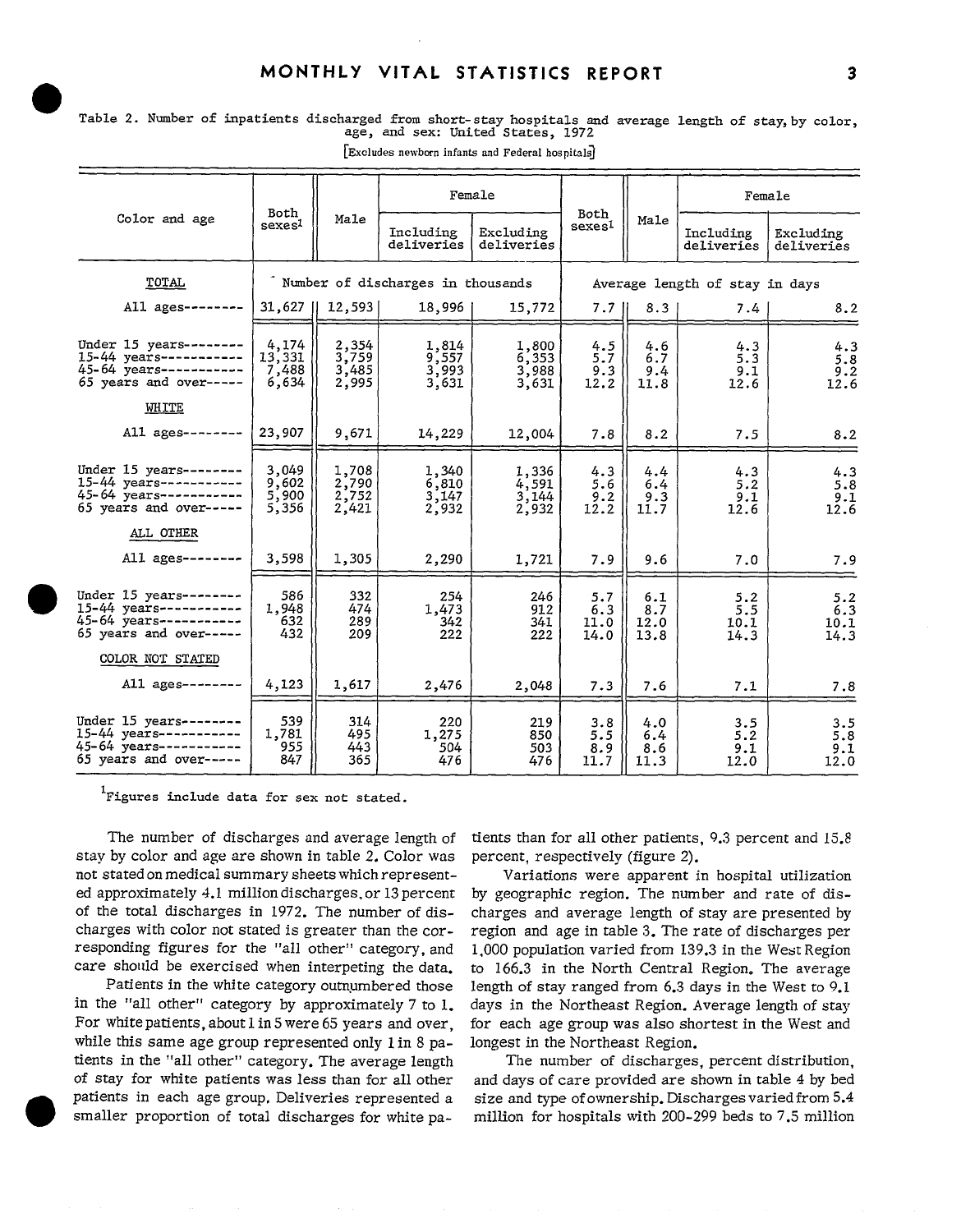

for those with 300-499 beds. The average length of stay varied directly with the size of the hospital—being lowest in hospitals with less than JOO beds, 6.3 days, and increasing steadily to 9.0 days in hospitals with 500 beds or more (table 5).

Voluntary nonprofit hospitals, including those operated by church groups and by other nonprofit organizations, accounted for 72.8 percent ofalldischarges in 1972. Those hospitals operated by State and local governments provided 21.1 percent and privately owned proprietary hospitals, 6.1 percent (table 4). The distribution of days of carewas similar tothat of the discharges. Length of stay was shortest in the proprietary hospitals and longest in the voluntary nonprofit ones.

Of all the estimated 31.6 million patients discharged in 1972, 96.8 percent or 30.6 million, were discharged alive. Patients discharged dead averaged 12.5 days stay compared to 7.6 days for those discharged alive. This is not unexpected since patients discharged dead are likely to have been admitted with conditions characterized by a severe degree of morbidity.

o

o

Table 3. Number and rate of inpatients discharged from short-stay hospitals and average length of stay, by geographic region and age: United States, 1972

[Excludes newborn infants and Federal hospitals]

| Age                                                                                                                                                   | A11<br>regions                                     | Northeast                               | North<br>Central                          | South                            | West                            |
|-------------------------------------------------------------------------------------------------------------------------------------------------------|----------------------------------------------------|-----------------------------------------|-------------------------------------------|----------------------------------|---------------------------------|
|                                                                                                                                                       | Number of discharges in thousands                  |                                         |                                           |                                  |                                 |
| All ages------------------------------                                                                                                                | $31,627$                                           | 7,120                                   |                                           | 9,434   10,179                   | 4,894                           |
| Under 15 years--------------------------------<br>65 years and over-----------------------------                                                      | 4,174<br>$13,331$   <br>7,488<br>$6,634$ II        | 871<br>2,935<br>1,806<br>$1,507$        | 1,375<br>3,874<br>2,237<br>1,948          | 1,343<br>4,368<br>2,264<br>2,204 | 585<br>2,154<br>1,180<br>975    |
|                                                                                                                                                       |                                                    | Rate of discharges per 1,000 population |                                           |                                  |                                 |
| All ages---------------------------------                                                                                                             | $154.9$                                            | 145.3                                   | 166.3                                     | 160.7                            | 139.3                           |
| Under 15 years---------------------------------<br>45-64 years-----------------------------------<br>65 years and over-----------------------------   | 73.7<br>$156.0$ $\parallel$<br>177.2   <br>$332.9$ | 67.3<br>146.2<br>164.8<br>$299.3 \perp$ | 86.1 <br>$163.6$ $\mid$<br>194.4<br>349.4 | 75.0<br>164.4<br>178.5<br>355.4  | 59.7<br>142.4<br>166.3<br>313.1 |
|                                                                                                                                                       |                                                    | Average length of stay in days          |                                           |                                  |                                 |
| All ages ------------------------------                                                                                                               | $7.7$                                              | $9.1 \mid$                              | 8.0                                       | 7.31                             | 6.3                             |
| Under $15$ years---------------------------------<br>45-64 years-----------------------------------<br>65 years and over----------------------------- | 4.5<br>5.7<br>9.3<br>12.2                          | 5.0<br>6.3<br>10.9<br>14.8              | 4.6<br>6.0<br>9.6<br>12.5                 | 4.4<br>5.5<br>8.6<br>11.3        | 3.6<br>4.7<br>7.6<br>10.0       |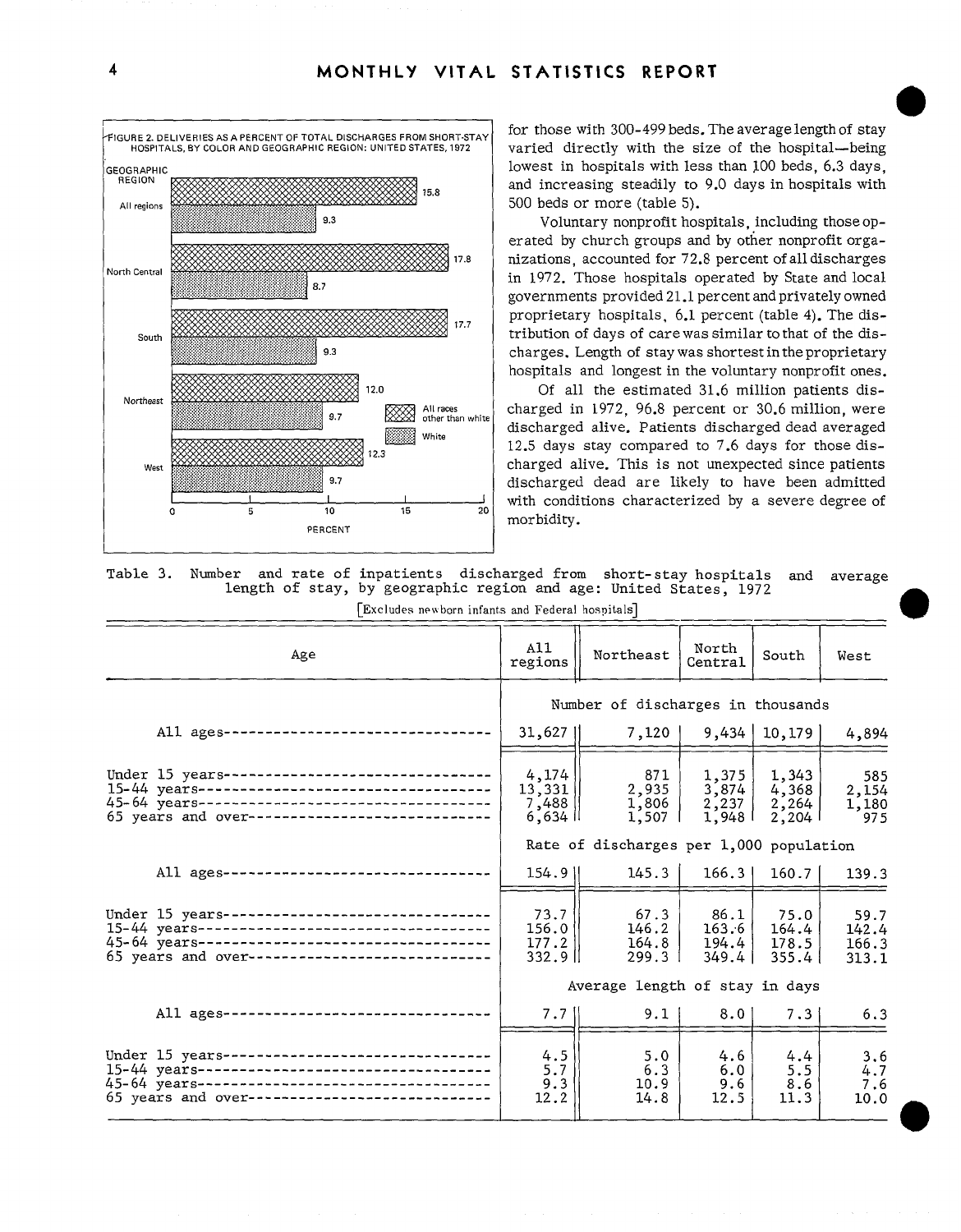Table 4. Number and percent distribution of inpatients discharged from short-stay hospitals and of days of care, by bed size and type of ownership of hospitals: United States, 1972

|                                                                                                                                                                                                                                                                          |                                           | Discharges                           | Days of care                                   |                                      |  |
|--------------------------------------------------------------------------------------------------------------------------------------------------------------------------------------------------------------------------------------------------------------------------|-------------------------------------------|--------------------------------------|------------------------------------------------|--------------------------------------|--|
| Bed size and type of ownership                                                                                                                                                                                                                                           | Number in<br>thousands                    | Percent<br>distribution              | Number in<br>thousands                         | Percent<br>distribution              |  |
| All hospitals------------------------                                                                                                                                                                                                                                    | 31,627                                    | 100.0                                | 245,060                                        | 100.0                                |  |
| BED SIZE<br>6-99 beds----------------------------------<br>100-199 beds-------------------------------<br>200-299 beds--------------------------------<br>300-499 beds-------------------------------<br>500 beds or more--------------------------<br>TYPE OF OWNERSHIP | 6,825<br>5,909<br>5,385<br>7,509<br>6,000 | 21.6<br>18.7<br>17.0<br>23.7<br>19.0 | 43,208<br>42,945<br>42,395<br>62,585<br>53,928 | 17.6<br>17.5<br>17.3<br>25.5<br>22.0 |  |
| Voluntary nonprofit-----------------------<br>Government----------------------------------<br>Proprietary--------------------------------                                                                                                                                | 23,014<br>6,685<br>1,928                  | 72.8<br>21.1<br>6.1                  | 183,152<br>49,517<br>12,392                    | 74.7<br>20.2<br>5.1                  |  |

[Excludes newborn infants and Federal hospitals]

 $\bullet$ 

Table 5. Average length of stay of inpatients discharged from short-stay hospitals, by bed size and type of ownership of hospitals and age: United States, 1972

['xcludes newborn infants and Federal hospitals]

| Bed size and type of ownership                                                                                    | A11<br>ages                     | Under 15<br>years               | 15-44<br>years           | 45–64<br>years            | 65 years<br>and over         |
|-------------------------------------------------------------------------------------------------------------------|---------------------------------|---------------------------------|--------------------------|---------------------------|------------------------------|
|                                                                                                                   |                                 | Average length of stay in days  |                          |                           |                              |
| All hospitals-<br>--------------------------                                                                      | 7.7 II                          | $4.5 \mid$                      | $5.7 \;   \;$            | 9.3                       | 12.2                         |
| BED SIZE                                                                                                          |                                 |                                 |                          |                           |                              |
|                                                                                                                   | 6.3<br>7.3<br>7.9<br>8.3<br>9.0 | 3.5<br>4.2<br>4.4<br>4.5<br>5.9 | 4.3<br>5.1<br>5.7<br>6.2 | 6.9<br>8.5<br>9.5<br>10.2 | 10.4<br>12.1<br>12.7<br>13.2 |
| 500 beds or more--------------------------------<br>TYPE OF OWNERSHIP                                             |                                 |                                 | 7.0                      | 11.0                      | 13.7                         |
| Voluntary nonprofit-<br>----------------<br>Government--<br>Proprietary--<br>------------------------------------ | 8.0<br>7.4<br>6.4               | 4.5<br>4.7<br>3.3               | 5.8<br>5.6<br>4.9        | 9.5<br>9.0<br>7.2         | 12.6<br>11.5<br>10.5         |